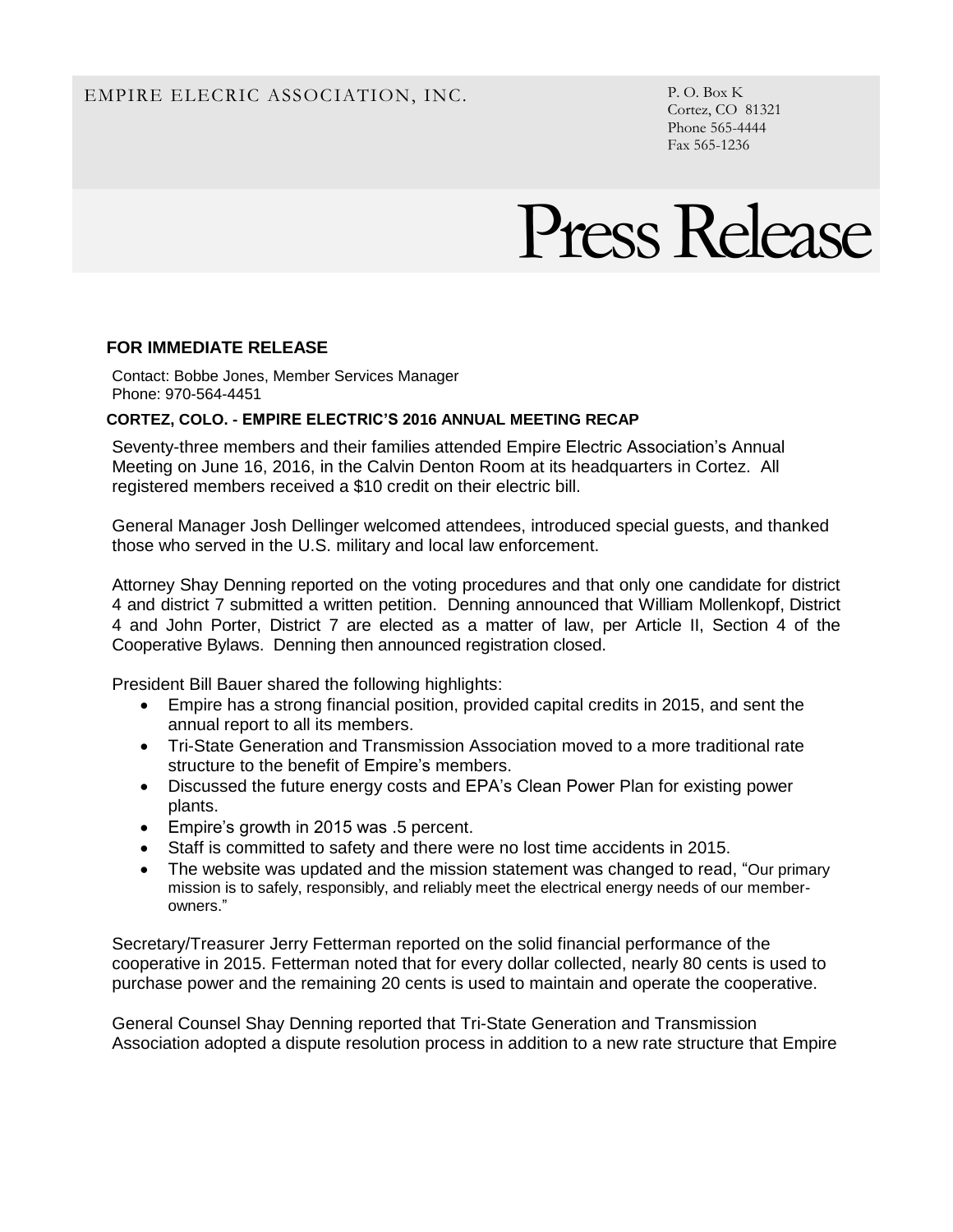believes is non-discriminatory. This is the result of a complaint submitted to the Colorado Public Utilities Commission a few years ago by Empire and others.

General Manager Josh Dellinger emphasized the cooperative difference throughout his report and mentioned the following items:

- For the second year, Empire published the annual report in the newsletter section of the Colorado Country Life magazine and reduced costs by approximately \$7,000.
- Empire strives to make decisions in the best interest of its members.
- Dellinger highlighted two items that resulted from the board's recent strategic planning session: a new mission statement and a commitment to maintaining equitable rate structures.
- Empire plans to deploy a new metering system in 2017. The metering system is safe and designed to better serve its members.
- Empire ended 2015 in a strong financial position and returned over \$1.5 million in capital credit refunds.
- A low-income solar garden was installed.
- Empire made significant contributions to local communities in 2015 through donations, sponsorships, scholarships, and energy efficiency programs.
- With its energy efficiency programs, Empire is actually encouraging people to use less energy, even if that means selling less of the product it delivers.

Dellinger introduced Tri-State's Senior Vice President of Transmission Joel Bladow who gave an update on Tri-State activities. Bladow mentioned the new rate structure and issues surrounding coal mines and coal-fired generation stations. He noted that about 25 percent of the energy Tri-State delivers comes from renewables. Bladow discussed some of the challenges for generation and transmission cooperatives and noted that rates will likely increase in the future.

Dellinger introduced Kent Singer, Executive Director of the Colorado Rural Electric Association. Singer reported on programs sponsored by CREA, how bills that affect cooperatives are monitored at the Colorado legislature level, and CREA sponsored Senate Bill 55 dealing with cooperative elections. CREA produces the Colorado Country Life magazine and provides loss control and education services for member cooperatives.

There was no unfinished business and no new business.

Member questions and comments followed.

### **About Empire Electric Association**

In 1939 Empire's objectives were simple: to generate and/or purchase electric energy for its members and distribute and sell electric energy to its members. The Cooperative was formed without any purpose of direct gain or profit to itself. The original members were the rural farmers and ranchers and rural businesses in Montezuma and Dolores Counties in Colorado, and in parts